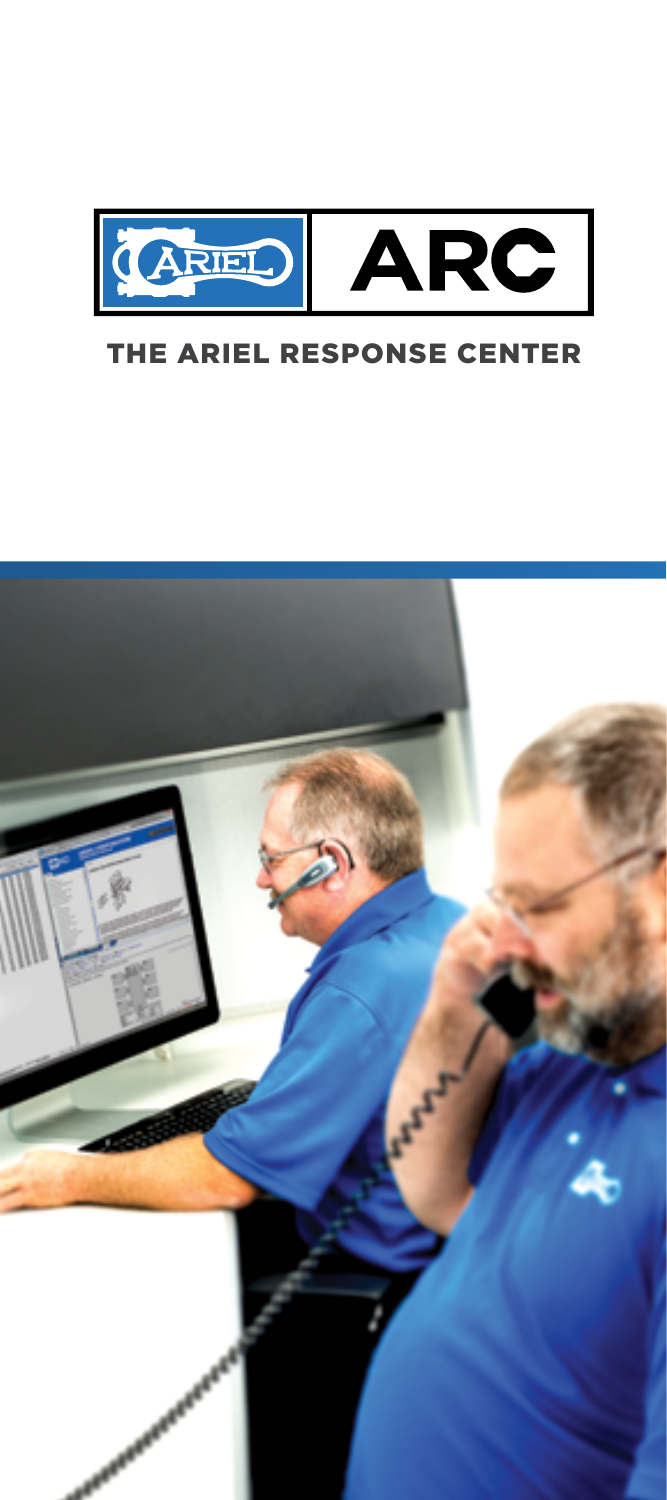# HAVE A QUESTION? ITS AS EASY AS A-R-C.



**With over 100 years of combined Ariel experience in Assembly, Spare Parts, and Manufacturing**, our team's sole purpose is to assist our distributors and end-users with compressor reconfiguration, operation, and maintenance concerns.

#### ARIEL PROVIDES SUPPORT FOR:

- **• Compressor valve sizing assistance**
- **Compressor** configuration changes, **including balance and lubrication changes**
- **• Unit-specific information needs**
- **• Assembly questions**
- **• Answers to questions concerning obsolete parts**
- **Frame and cylinder interchangeability**
- **• Unit-Specific As-Built Assistance**

#### EXTENDED SUPPORT

The Ariel Response Center is available for support from 8:00 am to 7:00 pm (EST). Ariel's 24-Hour Emergency Contact is available around the clock.

#### TECHNICAL EXPERTISE

When you contact the ARC, you'll be working with compressor experts. You'll have access to the people who understand Ariel compressors inside and out. They'll work to answer your questions and get you the information you need.

#### ALL THE FACTS

The Knowledge Base is the ARC's in-house knowledge database – where Ariel's vast experience is put to use troubleshooting concerns and answering any questions.